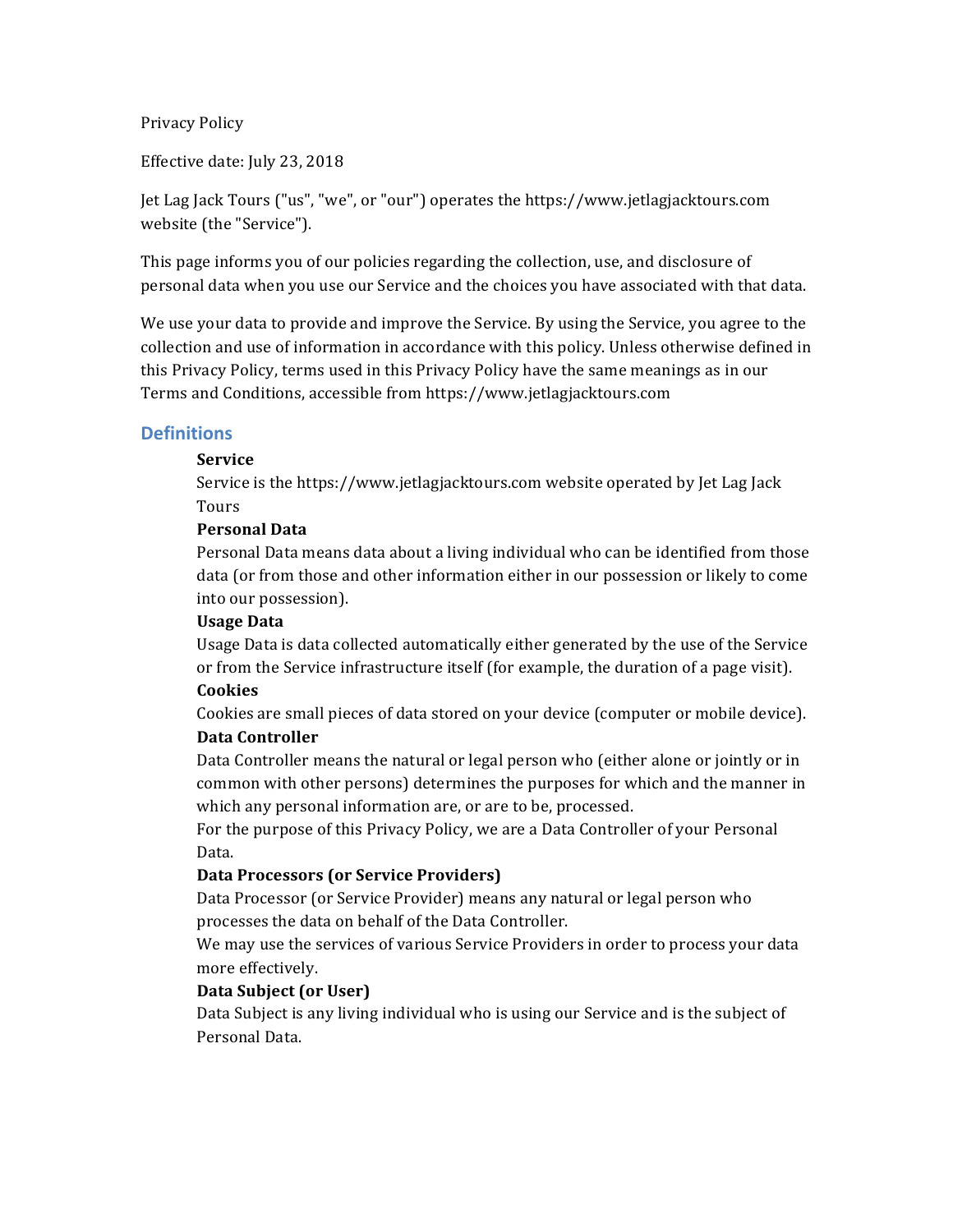## **Information Collection and Use**

We collect several different types of information for various purposes to provide and improve our Service to you.

### **Types of Data Collected**

#### *Personal Data*

While using our Service, we may ask you to provide us with certain personally identifiable information that can be used to contact or identify you ("Personal Data"). Personally identifiable information may include, but is not limited to:

- Email address
- First name and last name
- Phone number
- Address, State, Province, ZIP/Postal code, City
- Cookies and Usage Data

We may use your Personal Data to contact you with newsletters, marketing or promotional materials and other information that may be of interest to you. You may opt out of receiving any, or all, of these communications from us by following the unsubscribe link or instructions provided in any email we send.

#### *Usage Data*

We may also collect information how the Service is accessed and used ("Usage Data"). This Usage Data may include information such as your computer's Internet Protocol address (e.g. IP address), browser type, browser version, the pages of our Service that you visit, the time and date of your visit, the time spent on those pages, unique device identifiers and other diagnostic data.

#### *Tracking Cookies Data*

We use cookies and similar tracking technologies to track the activity on our Service and hold certain information.

Cookies are files with small amount of data which may include an anonymous unique identifier. Cookies are sent to your browser from a website and stored on your device. Tracking technologies also used are beacons, tags, and scripts to collect and track information and to improve and analyze our Service.

You can instruct your browser to refuse all cookies or to indicate when a cookie is being sent. However, if you do not accept cookies, you may not be able to use some portions of our Service.

Examples of Cookies we use:

• Session Cookies. We use Session Cookies to operate our Service.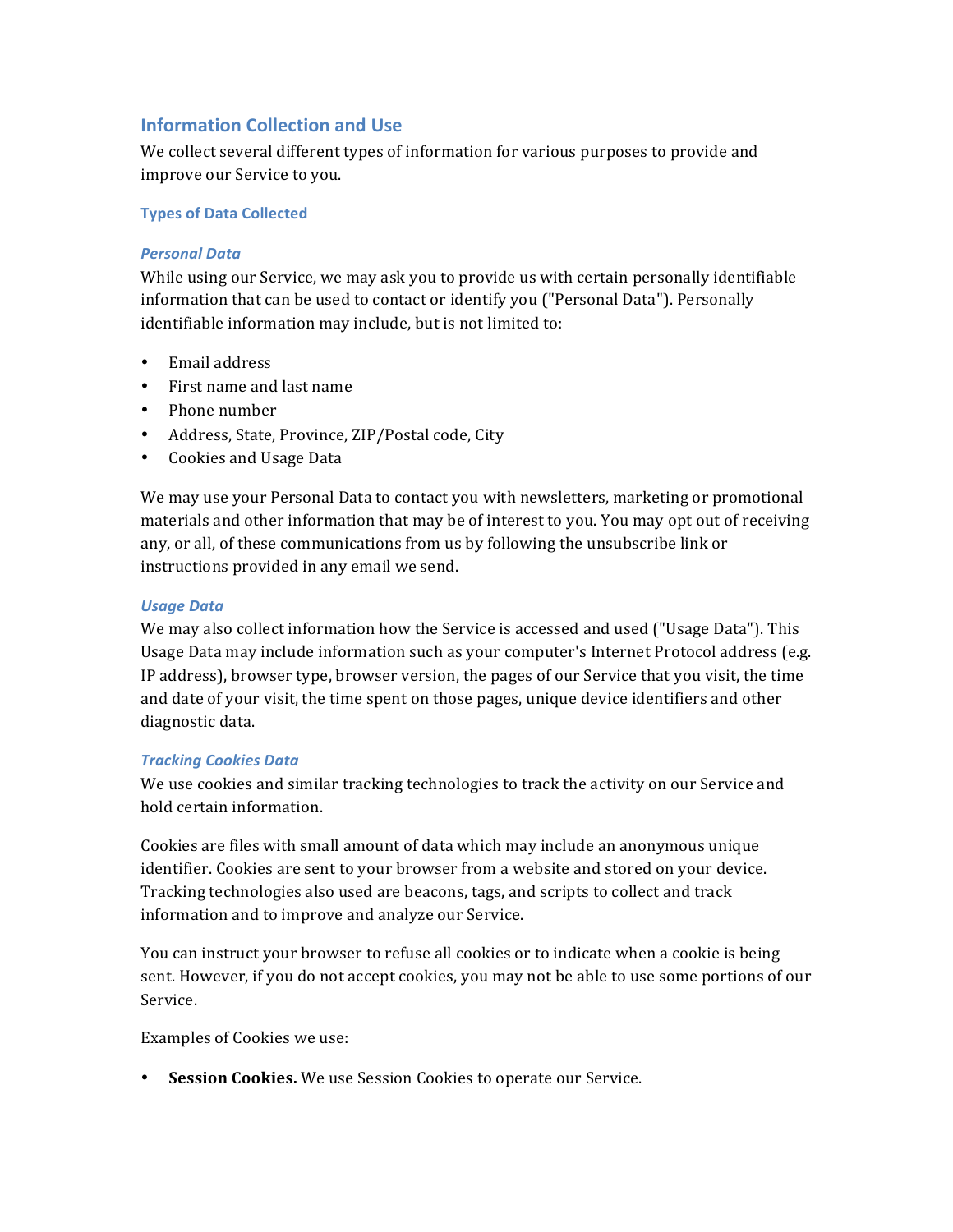- **Preference Cookies.** We use Preference Cookies to remember your preferences and various settings.
- Security Cookies. We use Security Cookies for security purposes.

## **Use of Data**

Jet Lag Jack Tours uses the collected data for various purposes:

- To provide and maintain our Service
- To notify you about changes to our Service
- To allow you to participate in interactive features of our Service when you choose to do so
- To provide customer support
- To gather analysis or valuable information so that we can improve our Service
- To monitor the usage of our Service
- To detect, prevent and address technical issues
- To provide you with news, special offers and general information about other goods, services and events which we offer that are similar to those that you have already purchased or enquired about unless you have opted not to receive such information

# **Legal Basis for Processing Personal Data Under General Data Protection Regulation (GDPR)**

If you are from the European Economic Area (EEA), Jet Lag Jack Tours legal basis for collecting and using the personal information described in this Privacy Policy depends on the Personal Data we collect and the specific context in which we collect it.

Jet Lag Jack Tours may process your Personal Data because:

- We need to perform a contract with you
- You have given us permission to do so
- The processing is in our legitimate interests and it's not overridden by your rights
- To comply with the law

## **Retention of Data**

Jet Lag Jack Tours will retain your Personal Data only for as long as is necessary for the purposes set out in this Privacy Policy. We will retain and use your Personal Data to the extent necessary to comply with our legal obligations (for example, if we are required to retain your data to comply with applicable laws), resolve disputes, and enforce our legal agreements and policies.

Jet Lag Jack Tours will also retain Usage Data for internal analysis purposes. Usage Data is generally retained for a shorter period of time, except when this data is used to strengthen the security or to improve the functionality of our Service, or we are legally obligated to retain this data for longer time periods.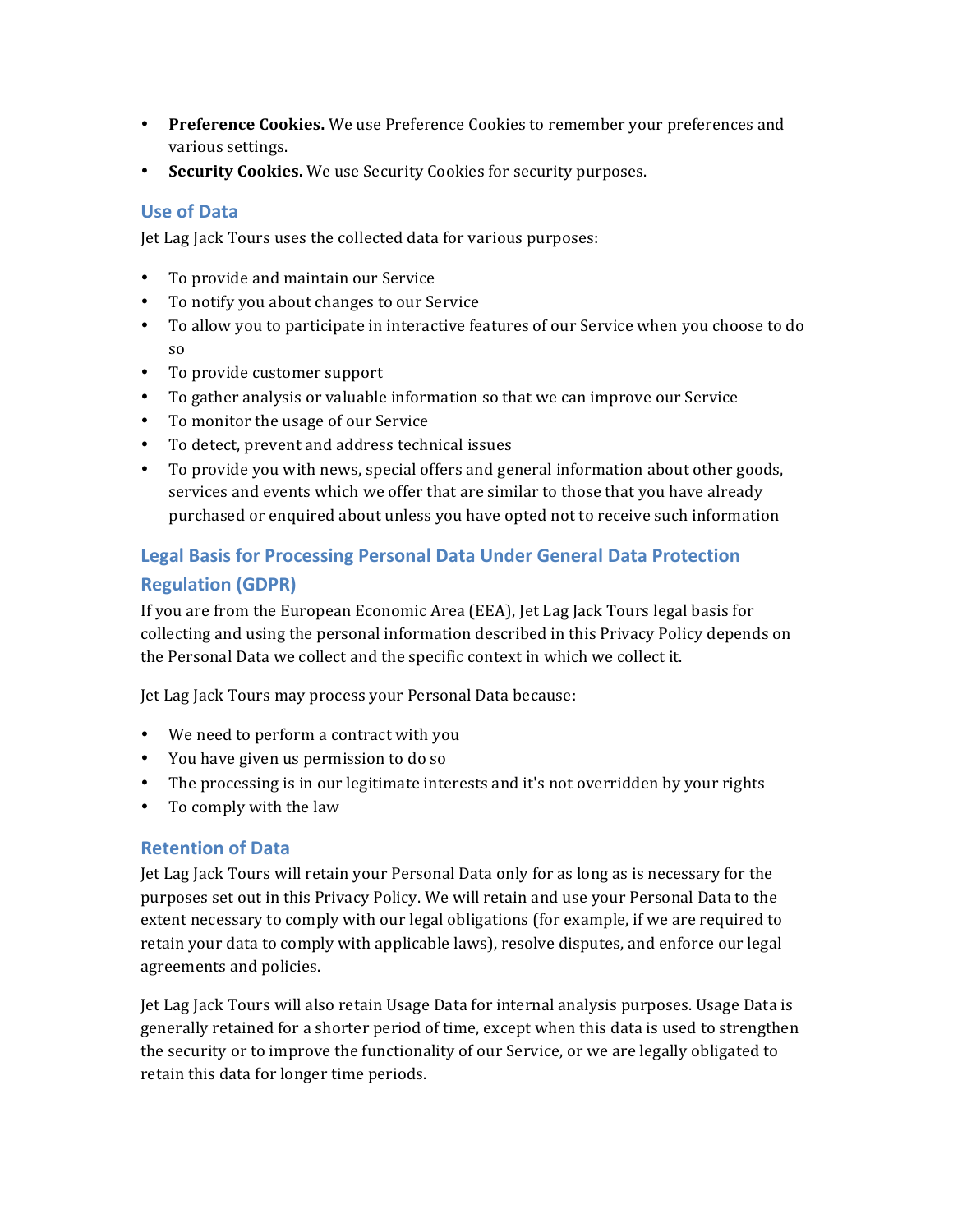## **Transfer of Data**

Your information, including Personal Data, may be transferred to  $-$  and maintained on  $$ computers located outside of your state, province, country or other governmental jurisdiction where the data protection laws may differ than those from your jurisdiction.

If you are located outside United States and choose to provide information to us, please note that we transfer the data, including Personal Data, to United States and process it there.

Your consent to this Privacy Policy followed by your submission of such information represents your agreement to that transfer.

Jet Lag Jack Tours will take all steps reasonably necessary to ensure that your data is treated securely and in accordance with this Privacy Policy and no transfer of your Personal Data will take place to an organization or a country unless there are adequate controls in place including the security of your data and other personal information.

### **Disclosure of Data**

### **Business Transaction**

If Jet Lag Jack Tours is involved in a merger, acquisition or asset sale, your Personal Data may be transferred. We will provide notice before your Personal Data is transferred and becomes subject to a different Privacy Policy.

### **Disclosure for Law Enforcement**

Under certain circumstances, Jet Lag Jack Tours may be required to disclose your Personal Data if required to do so by law or in response to valid requests by public authorities (e.g. a court or a government agency).

#### **Legal Requirements**

Jet Lag Jack Tours may disclose your Personal Data in the good faith belief that such action is necessary to:

- To comply with a legal obligation
- To protect and defend the rights or property of Jet Lag Jack Tours
- To prevent or investigate possible wrongdoing in connection with the Service
- To protect the personal safety of users of the Service or the public
- To protect against legal liability

### **Security of Data**

The security of your data is important to us, but remember that no method of transmission over the Internet, or method of electronic storage is 100% secure. While we strive to use commercially acceptable means to protect your Personal Data, we cannot guarantee its absolute security.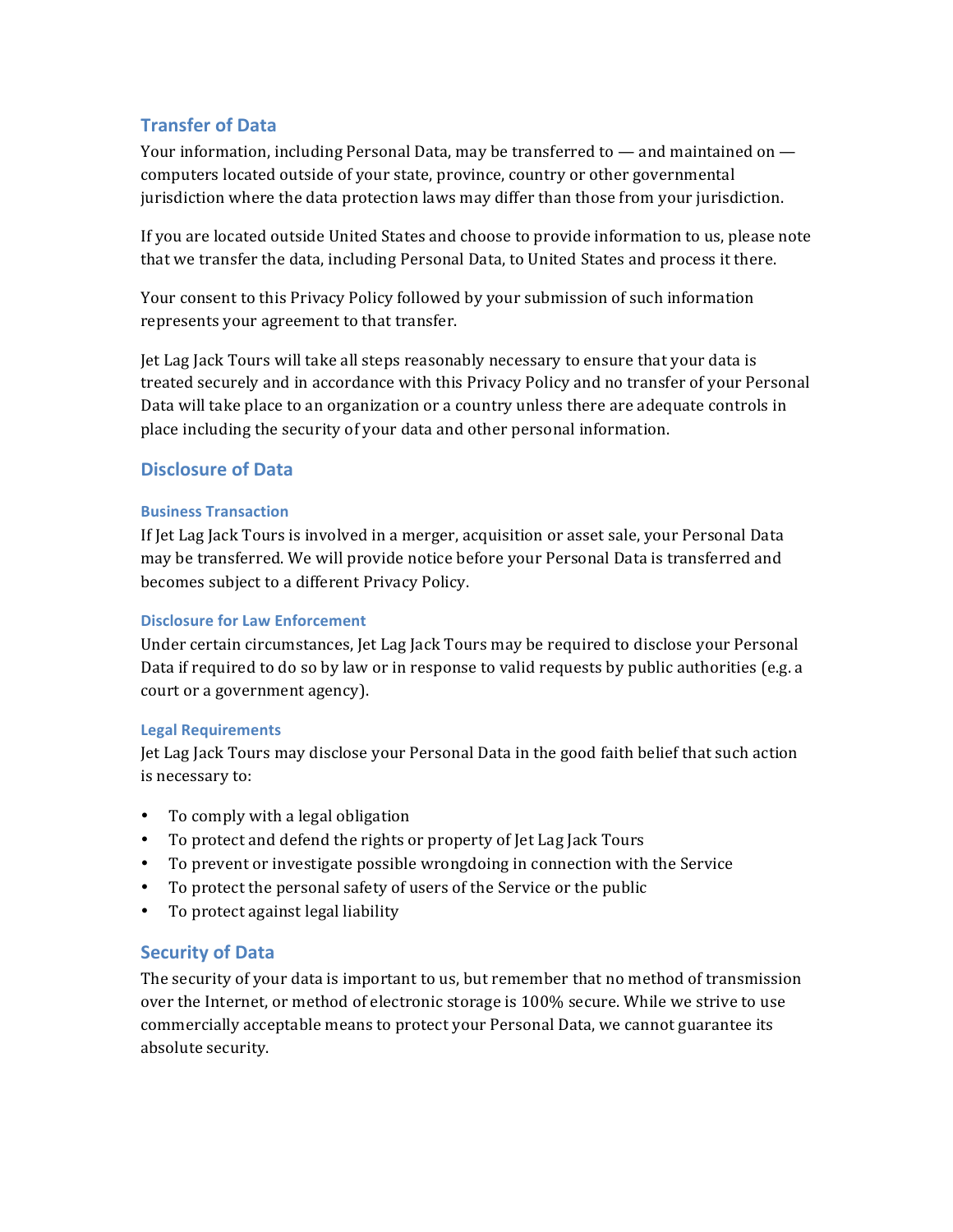# **"Do Not Track" Signals Under California Online Privacy Protection Act (CalOPPA)**

We do not support Do Not Track ("DNT"). Do Not Track is a preference you can set in your web browser to inform websites that you do not want to be tracked.

You can enable or disable Do Not Track by visiting the Preferences or Settings page of your web browser.

## **Your Data Protection Rights Under General Data Protection Regulation (GDPR)**

If you are a resident of the European Economic Area (EEA), you have certain data protection rights. Jet Lag Jack Tours aims to take reasonable steps to allow you to correct, amend, delete, or limit the use of your Personal Data.

If you wish to be informed what Personal Data we hold about you and if you want it to be removed from our systems, please contact us.

In certain circumstances, you have the following data protection rights:

### The right to access, update or to delete the information we have on you.

Whenever made possible, you can access, update or request deletion of your Personal Data directly within your account settings section. If you are unable to perform these actions yourself, please contact us to assist you.

**The right of rectification.** You have the right to have your information rectified if that information is inaccurate or incomplete.

**The right to object.** You have the right to object to our processing of your Personal Data.

**The right of restriction.** You have the right to request that we restrict the processing of your personal information.

**The right to data portability.** You have the right to be provided with a copy of the information we have on you in a structured, machine-readable and commonly used format.

**The right to withdraw consent.** You also have the right to withdraw your consent at any time where Jet Lag Jack Tours relied on your consent to process your personal information.

Please note that we may ask you to verify your identity before responding to such requests.

You have the right to complain to a Data Protection Authority about our collection and use of your Personal Data. For more information, please contact your local data protection authority in the European Economic Area (EEA).

## **Service Providers**

We may employ third party companies and individuals to facilitate our Service ("Service Providers"), to provide the Service on our behalf, to perform Service-related services or to assist us in analyzing how our Service is used.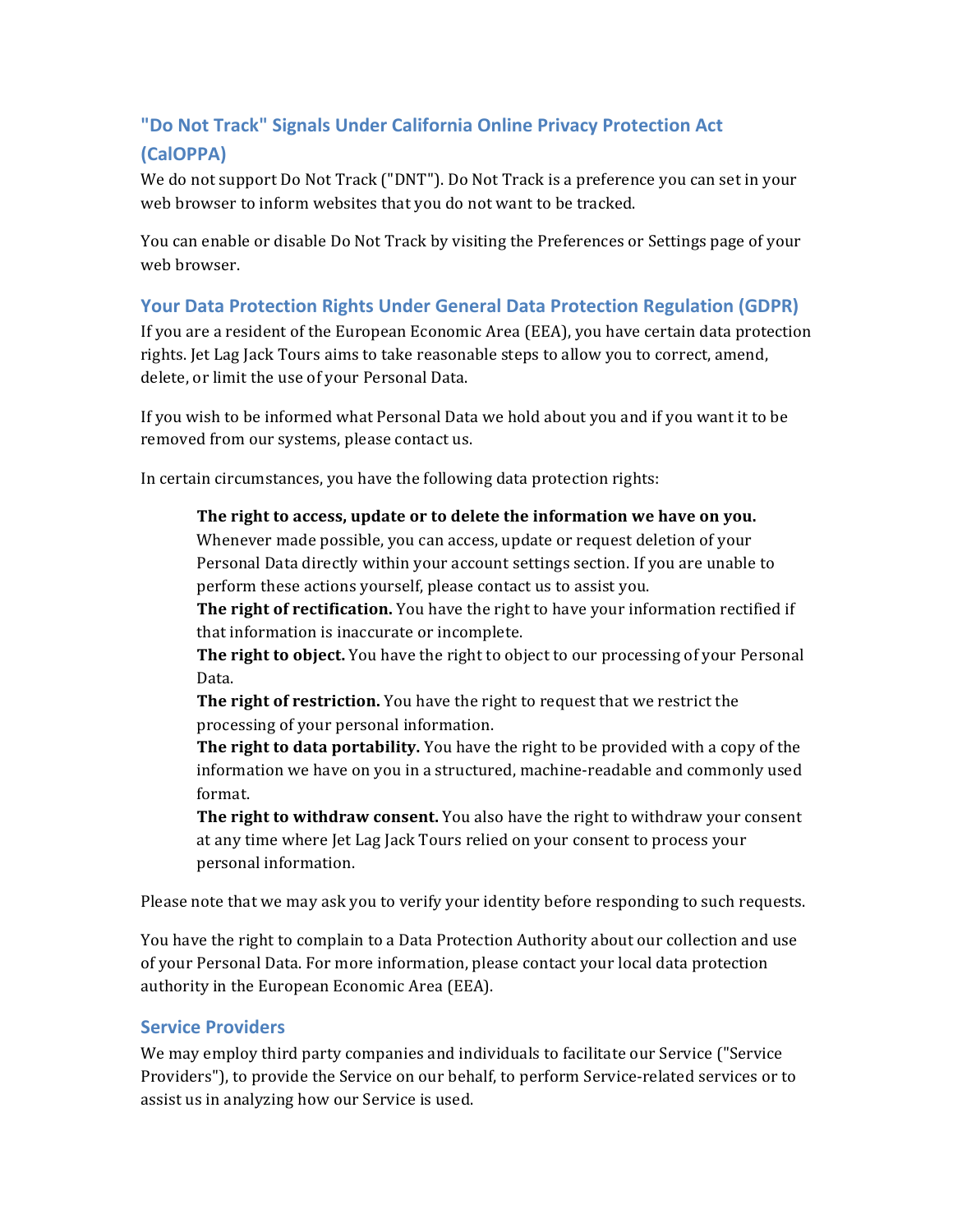These third parties have access to your Personal Data only to perform these tasks on our behalf and are obligated not to disclose or use it for any other purpose.

#### **Analytics**

We may use third-party Service Providers to monitor and analyze the use of our Service.

#### **Google Analytics**

Google Analytics is a web analytics service offered by Google that tracks and reports website traffic. Google uses the data collected to track and monitor the use of our Service. This data is shared with other Google services. Google may use the collected data to contextualize and personalize the ads of its own advertising network. You can opt-out of having made your activity on the Service available to Google Analytics by installing the Google Analytics opt-out browser add-on. The add-on prevents the Google Analytics JavaScript (ga.js, analytics.js, and dc.js) from sharing information with Google Analytics about visits activity.

For more information on the privacy practices of Google, please visit the Google Privacy Terms web page: https://policies.google.com/privacy?hl=en

#### **Behavioral Remarketing**

Jet Lag Jack Tours uses remarketing services to advertise on third party websites to you after you visited our Service. We and our third-party vendors use cookies to inform, optimize and serve ads based on your past visits to our Service.

#### **Google AdWords**

Google AdWords remarketing service is provided by Google Inc. You can opt-out of Google Analytics for Display Advertising and customize the Google Display Network ads by visiting the Google Ads Settings page: http://www.google.com/settings/ads

Google also recommends installing the Google Analytics Opt-out Browser Add-on https://tools.google.com/dlpage/gaoptout - for your web browser. Google Analytics Opt-out Browser Add-on provides visitors with the ability to prevent their data from being collected and used by Google Analytics.

For more information on the privacy practices of Google, please visit the Google Privacy Terms web page: https://policies.google.com/privacy?hl=en

### **Facebook**

Facebook remarketing service is provided by Facebook Inc.

You can learn more about interest-based advertising from Facebook by visiting this page: https://www.facebook.com/help/164968693837950

To opt-out from Facebook's interest-based ads follow these instructions from Facebook: https://www.facebook.com/help/568137493302217

Facebook adheres to the Self-Regulatory Principles for Online Behavioral Advertising established by the Digital Advertising Alliance. You can also opt-out from Facebook and other participating companies through the Digital Advertising Alliance in the USA http://www.aboutads.info/choices/, the Digital Advertising Alliance of Canada in Canada http://youradchoices.ca/ or the European Interactive